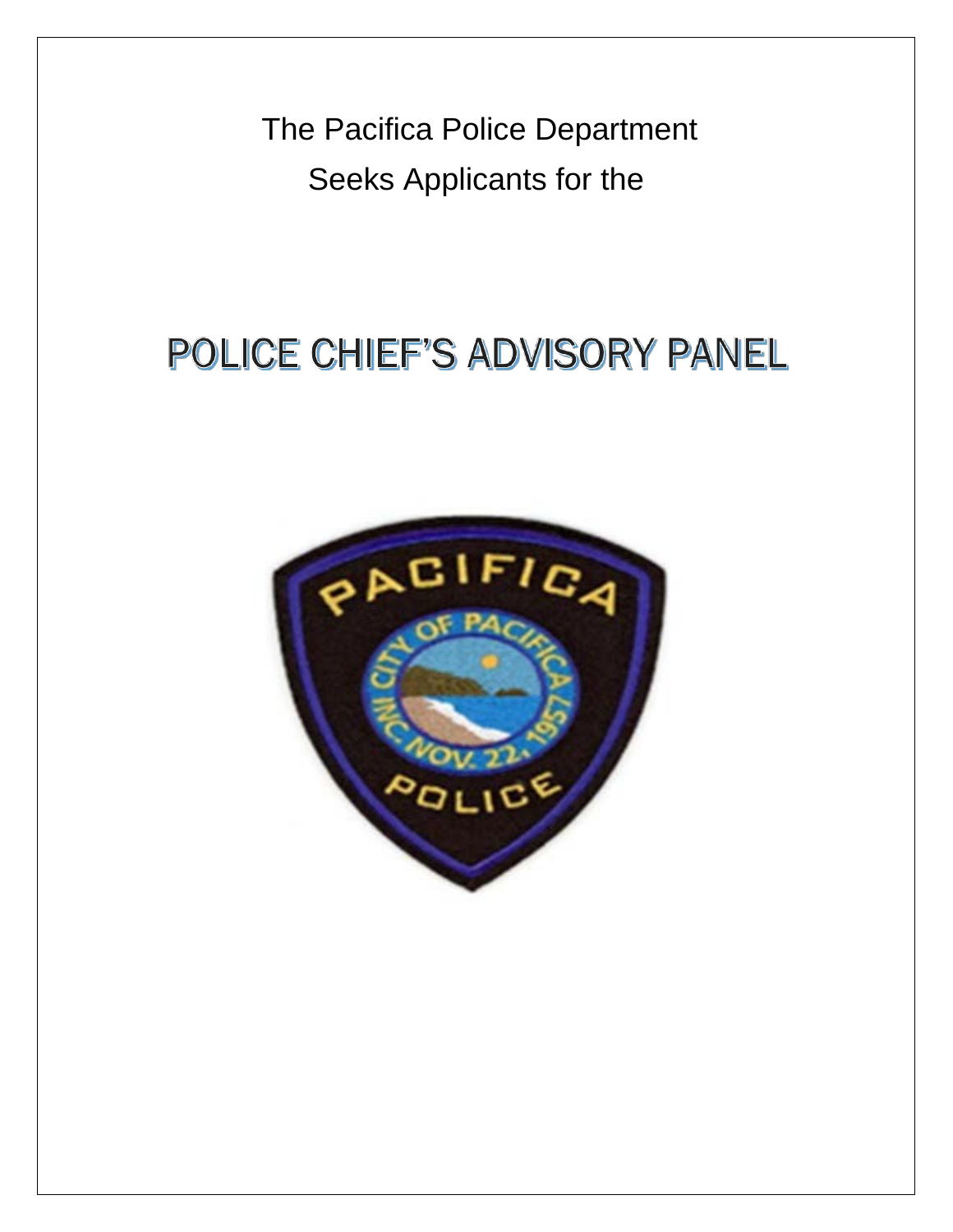## Applications are currently being accepted to form the Police Chief's Advisory Panel

The Chief of Police seeks applicants for the Police Chief's Advisory Panel. The ideal panel will be comprised of a diverse group of community members who seek to engage in productive conversation to further the cause of public safety and law enforcement/community relationships in Pacifica.

- ▶ Interested persons must complete a Chief's Advisory Panel application (last page of thisannouncement)
- $\triangleright$  Applications may also be downloaded at the Pacifica [Police](https://www.cityofpacifica.org/depts/police/) [Department w](https://www.cityofpacifica.org/depts/police/)ebsite, or picked up in person at the Pacifica Police Department
- $\triangleright$  Deadline to apply is May 23,2022
- $\triangleright$  Applicants will be contacted to interview as part of the Panel selection process

Questions regarding the Panel may be directed to Chief Steidle at 650-738-7314 or [steidled@pacificapolice.org](mailto:steidled@pacificapolice.org)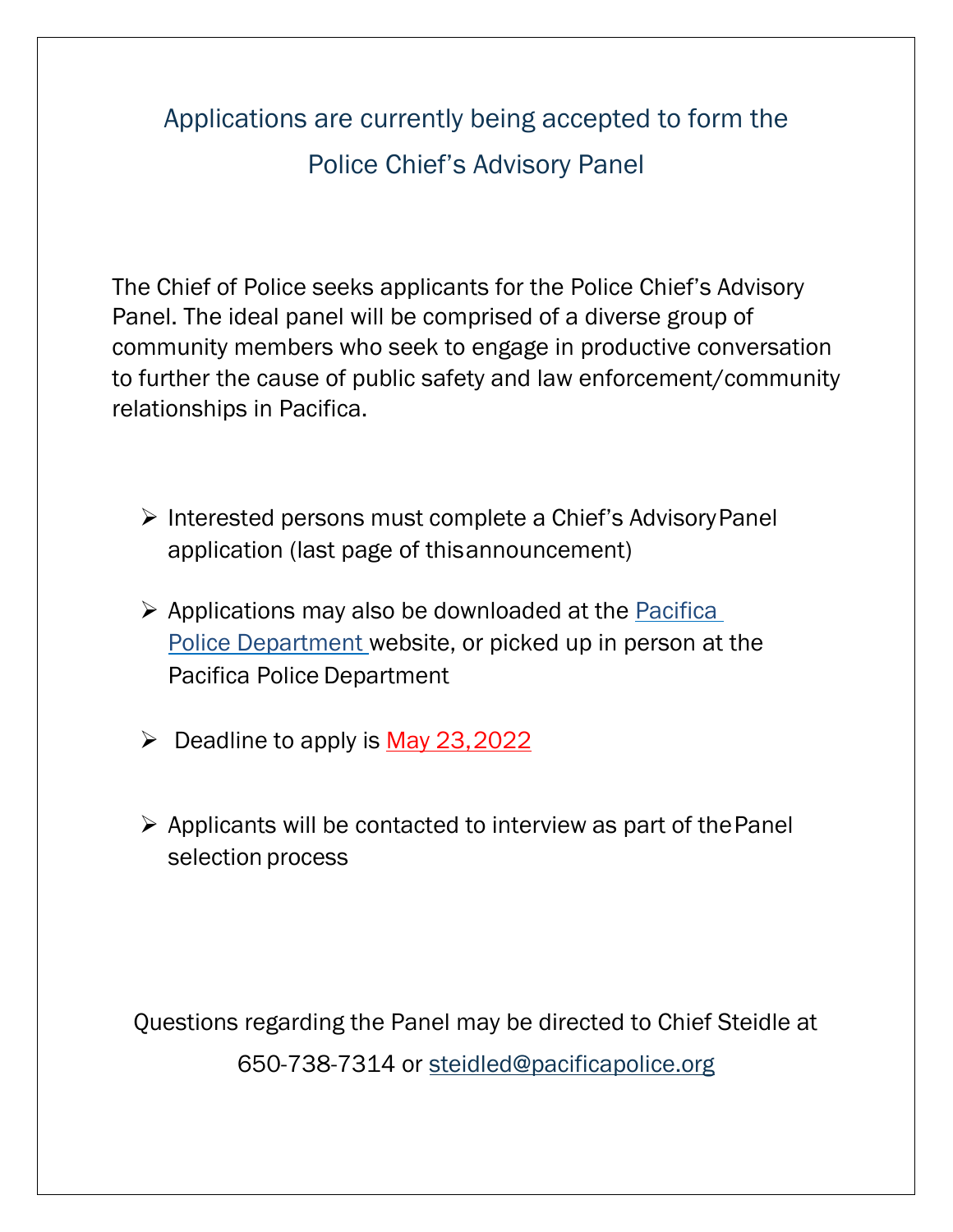### **POLICE CHIEF'S ADVISORY PANEL**

#### **PURPOSE/SCOPE**

The primary purpose of the Chief's Advisory Panel is to provide a forum with key stakeholders regarding law enforcement policies and law enforcement response to issues within the community. The Chief's Advisory Panel is not a review Panel of specific police actions, whether internal or external, but a forum for discussions concerning community concerns and leveraging the experience of persons outside of policing to benefit the Department and the community. The Chief's Advisory Panel is comprised of a diverse cross-section of community members representative of the City of Pacifica. The collective thoughts and opinions of all members drives the Panel and reflect holistic views that serve as catalysts for the integration of community viewpoints into police department planning/strategies.

The Chief's Advisory Panel consists of no more than 10 members who represent a range of interests and experiences. Members are from diverse backgrounds, including business, education, non-profits, public relations, faith community, and more.

#### **PANEL MEMBER ROLES (includes but are not limited to):**

- Attend meetings held at the Police Department, monthly on thefirst Tuesday from 6PM-7PM.
- Act as a sounding Panel for the Chief of Police regarding community needs and concerns, as well as community response to proposed police programs, priorities, and policies.
- Apprise the Chief of Police directly of the community's need for police services.
- Assist in educating the community at large about the function and role of the Pacifica PoliceDepartment.
- Open discussion regarding emergent trends in law enforcement that affect the City of Pacifica.
- The Panel will have no input or discussion regarding specific employee personnel issues.
- This Panel will act solely in an advisory capacity to the Chief of Police and will not be involved in Department decision making at anylevel.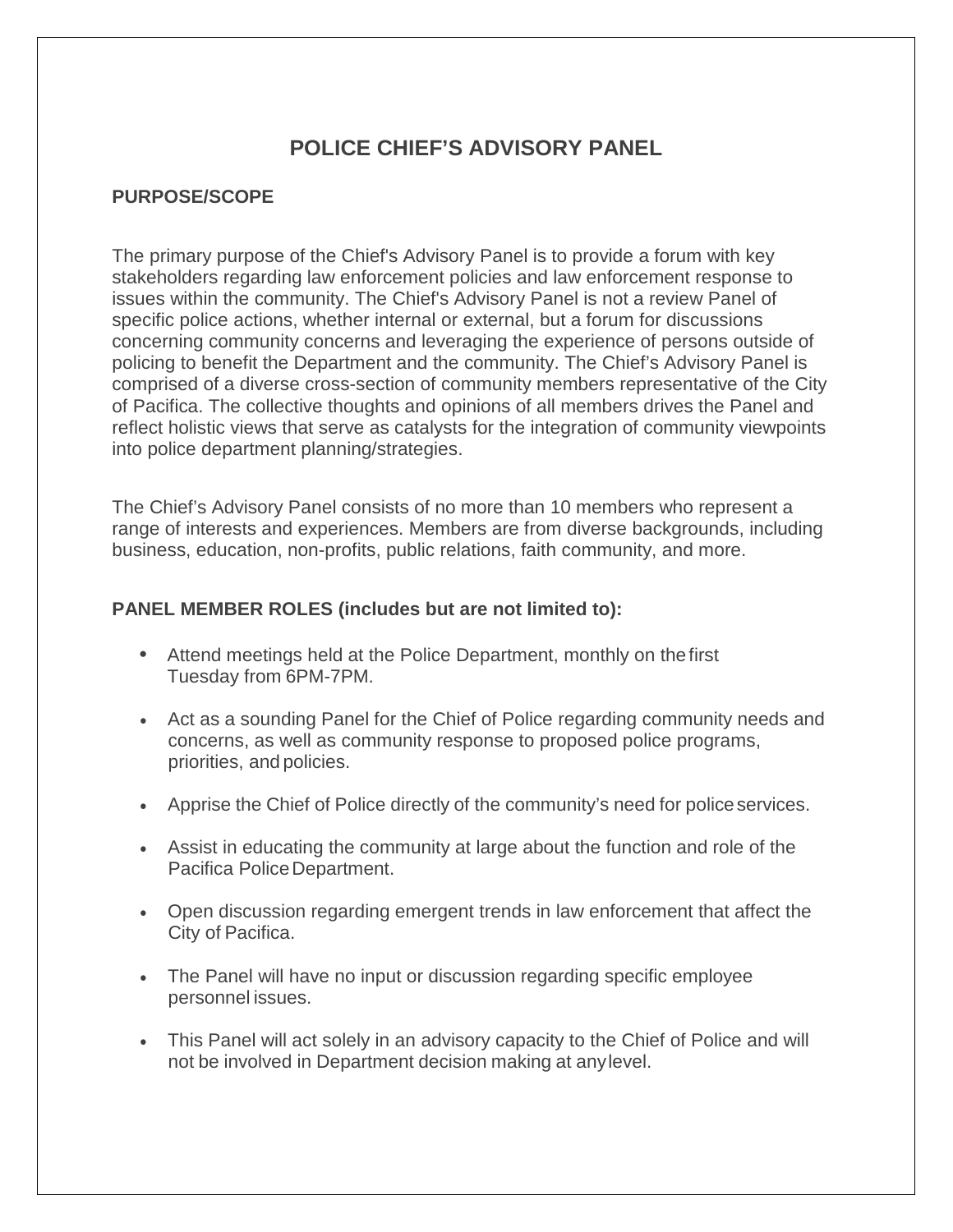- The Panel is expected to provide input on topics the Chief of Police deems appropriate and timely. Each member of the Panel will be expected to contribute.
- The panel is a non-political body which does not take positions on candidates for elected office or City policydecisions.
- Panel members must be willing to engage in respectful, robust discussions, bringing active listening and good intentions to the group.

#### **MEMBER SELECTION CRITERIA**

- Candidates for positions on the Chief's Advisory Panel are selected by a team formed by the City Manager, who select members to serve on the advisory Panel for their professionalism, integrity, experiences, and commitment to our community. The Chief will lead the Chief's Advisory Panelmeetings.
- Members serve a renewable three-year term. All members serve at the discretionof the Chief of Police or hisdesignee.
- Members are required to be a resident or business owner within the City of Pacifica.

#### **MEMBER TERM LIMITS**

Terms are limited to three years to allow for greater participation by all interested parties. A two-year extension for sitting Panel members will be considered on an individual basis at the pleasure of the Chief of Police. A Panel member may be excused from participation:

- At the discretion of the Chief of Police, with the approval of the City Manager, when it is deemed necessary for the benefit of the Panel as awhole.
- In the case of those members who, without being excused by the Chief of Police, vacate their position by failing to attend 2/3 of the meetings within any 12-month period.